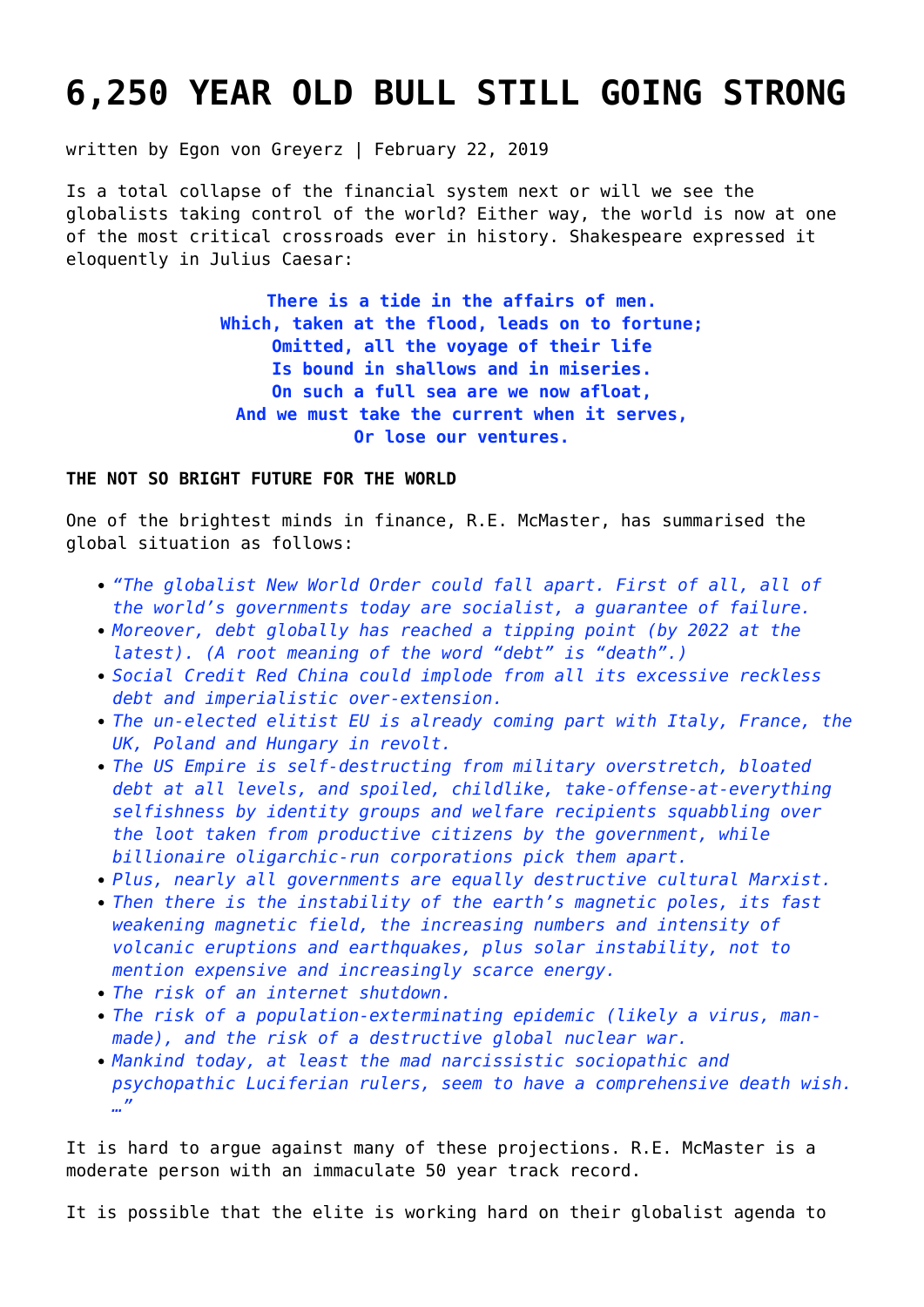assume control of the world. If they achieve what they have set out, life on earth will be extremely unpleasant to say the least. Also, there will be nowhere to escape.

#### **A DISORDERLY RESET NEXT**

But even the best plans can go badly wrong. The most likely spanner in the works for the elite will be a total collapse of the financial system. This would involve first a final round of money printing creating hyperinflation in most Western countries as well as in emerging markets. But this will have no effect as the world discovers that worthless pieces of paper or computer entries cannot create eternal prosperity.

After a brief hyperinflationary phase, we will see an implosion of the financial system when global debt and liabilities of at least \$2 quadrillion currently, disappears into a black hole. As the debt implodes, so will all the bubble assets financed by the debt, including stocks, property and bonds.

So the world is not in the position to take the flood that leads to fortune. Sadly whatever current the world takes will lead to miseries. We are now in a LOSE – LOSE situation and it will be a question of the least painful outcome.

Since the world cannot choose which way to go, we must look at the most likely option. Personally I believe that a collapse of the financial system and the world economy is more likely than globalist control of the world. You could argue that the globalists will orchestrate the collapse and take advantage of the anarchy which will arise to take control. But I think that the coming disorderly reset of the world economy will be impossible to control by any individuals, state or military power.

### **A GLOBAL FIRE IS REQUIRED**

So the coming years and decades will be horrific which ever path the world takes. A reset is totally necessary for the world to start the next growth phase. We need a global fire that burns the current system down to the ground. Only from that position can we get strong green shoots that will form the foundation for a healthy growth of the new world economy.

Michael Snyder recently wrote an article about life in Major Wester Cities called:

> "Rats, Public Defecation And Open Drug Use: Our Major Western **Cities Are Becoming Uninhabitable Hellholes"**

The advantage with the fire is that it will also destroy the decadence as well as the false values and false morals which have become rampant in the last few decades.

The suffering that we, our children and grandchildren will go through during this period of transition will be horrendous but sadly it will be necessary in order to give the world a chance to eventually take the right current.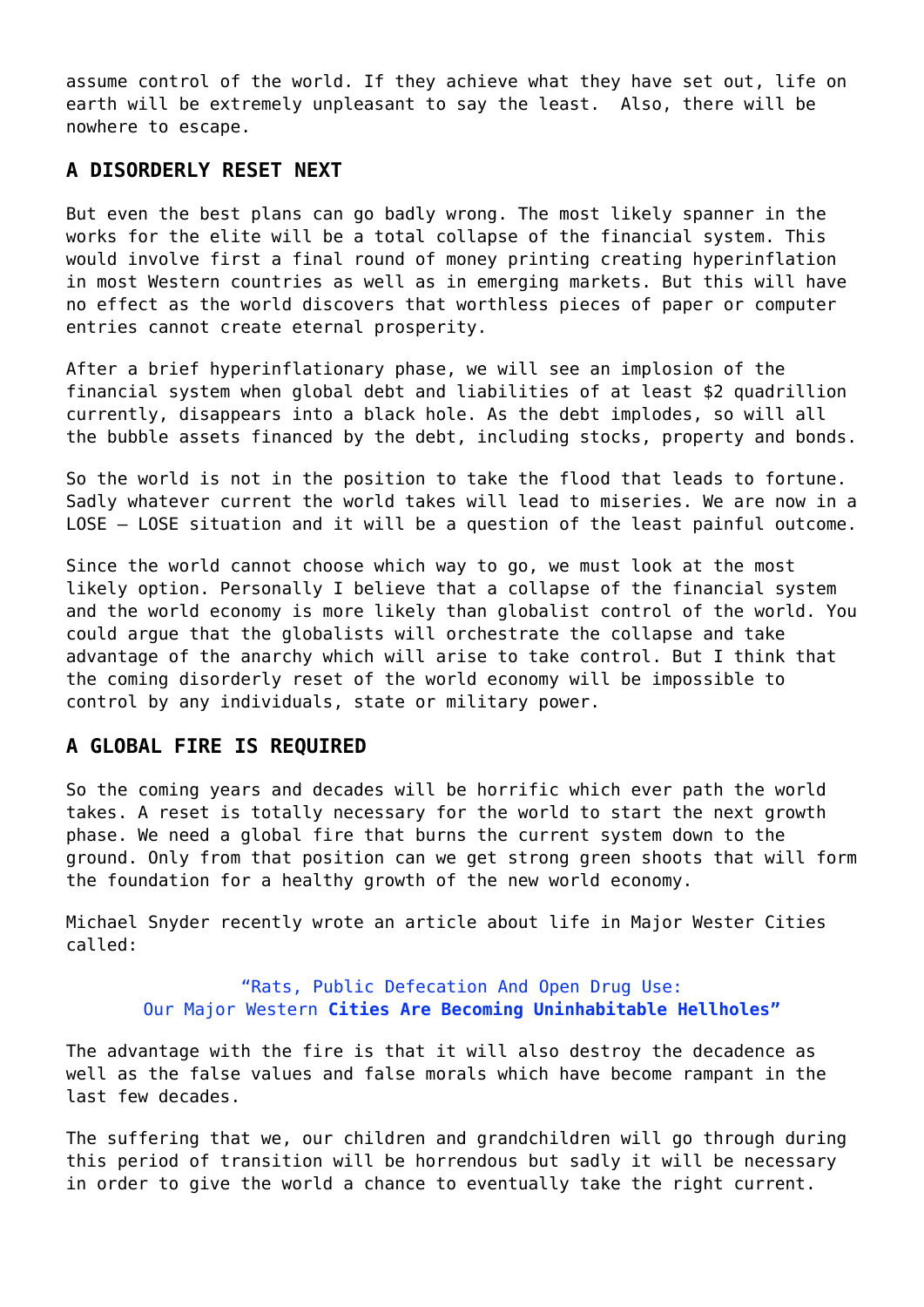### **DEUS EX MACHINA – THE ONLY SOLUTION?**

It is with no pleasure I discuss the above alternatives for the world. I obviously wish that the outcome of the mess we are in now could treat the world more gently. But I cannot see another realistic solution. Possibly that would be Deus ex Machina which I discussed many years ago in an article. This is from the old Greek plays when god was lowered down on the stage in a little machine or basket and solved all the problems. But unfortunately I think that this is a very unlikely solution to the problem we are in.

#### **GOLD ON THE WAY TO NEW HIGHS IN ALL CURRENCIES**

So let's finish with some more uplifting news for the ones who understand the importance of wealth preservation or insurance against the current risks in the world economy and financial system. In [my article last week](https://goldswitzerland.com/the-chinese-and-maginot-gold-lines/) I talked about the Gold Maginot Line. Gold in US dollars has not yet broken the important \$1,350 line but is now on its way, finishing at \$1,320 last Friday.

Important moves often start in the periphery. As the chart below shows, Gold in Swiss franc for example broke out of the same line last week and is now on its way to new highs.



Gold is now breaking out to new all time highs in a number of currencies including the Swedish and Norwegian Krona, Canadian and Australian dollars and many more. In Venezuela gold was 200 Bolivars in 2000 and now it is 327 million. In Argentina gold was 270 pesos in 2000 and now it is 50,000. We are likely to see these hyperinflationary levels in the West in coming years.

As I discussed in my article last week, the time when gold can be bought at current levels is quickly coming to an end. And we might get to the point when gold, due to shortages, cannot be bought at any level.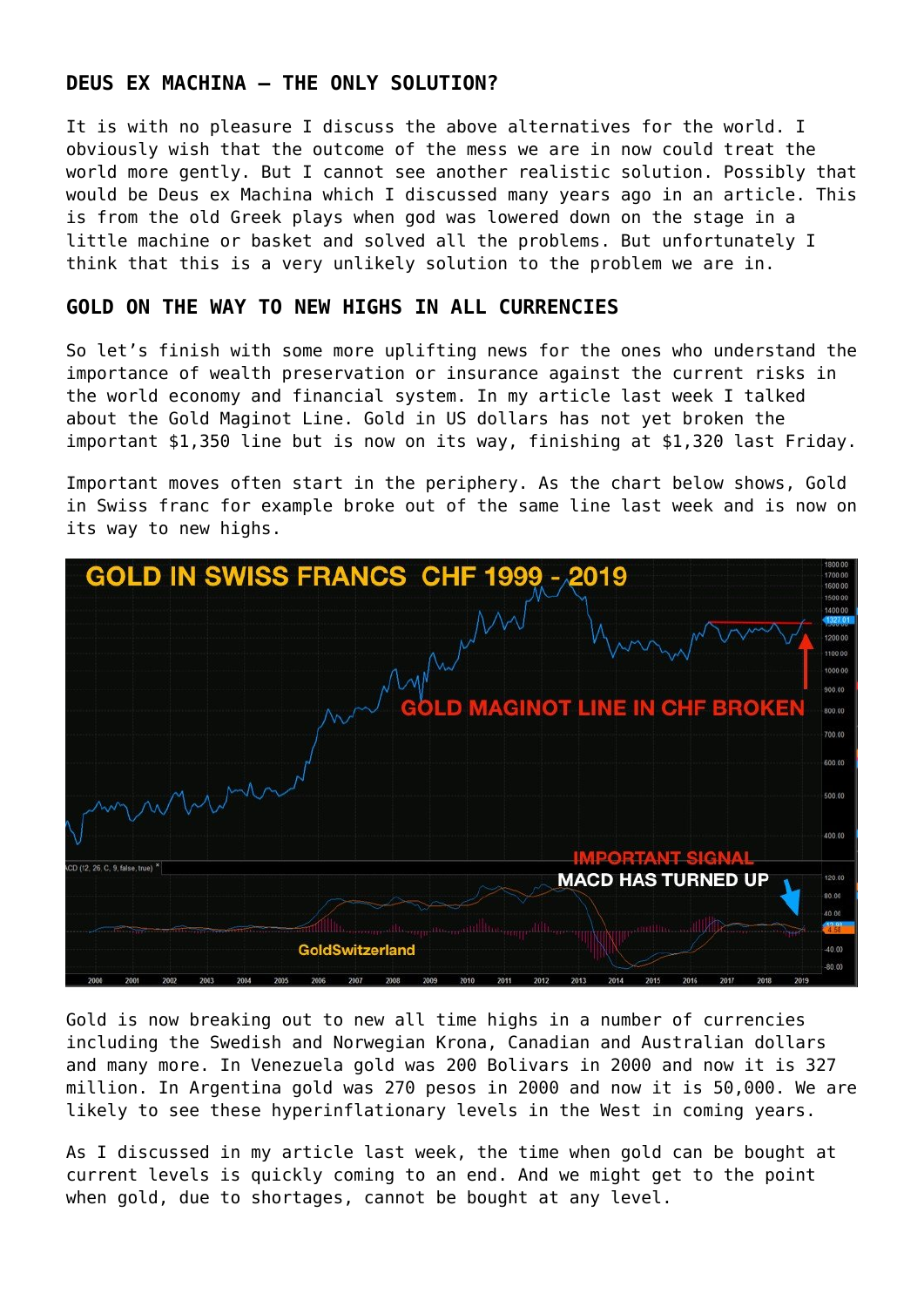Finally, remember that gold is the only currency that has survived in history. **A 5,000 year old tradition will not change whatever governments or globalists try to achieve.**

Gold is not just a store of value, it is also beautiful. Below are 3 pictures of gold, dating back 4,500 to 6,250 years, from Timothy Green's book "The Ages of Gold"

The bull below is 6,250 years old. It is a symbol of gold being both timeless and eternal as the only money which has survived throughout history.

**HISTORY'S BIGGEST BEAR MARKET IN FIAT MONEY AND BULL MARKET IN ETERNAL MONEY OR GOLD IS ABOUT TO START.**

**YOU WILL IGNORE IT AT YOUR PERIL**